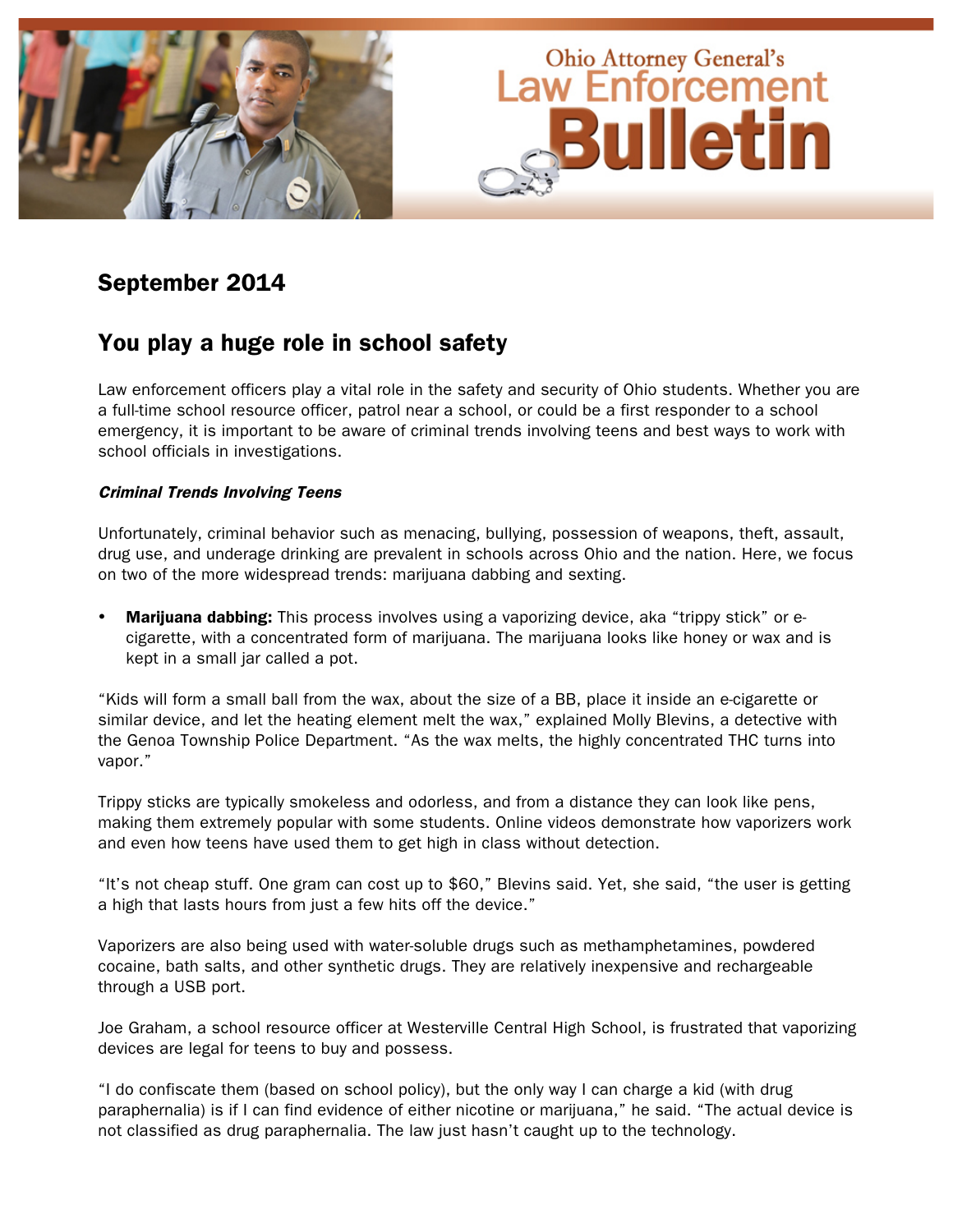"Some devices are now being sold to work wet or dry, which means a kid can use wax or leaf marijuana," he added. "There is really no reason for a kid to have one of these things other than to get high."

**Sexting:** Although sexting is nothing new, schools are seeing a new trend in how photos are transmitted. Unlike regular text messages, which can be obtained by warrant to the phone provider, kids are using applications such as Snapchat and Kik Messenger to send photos. This type of application, which works only through wi-fi, does not store data on the device or with the provider.

"Kik Messenger, in particular, is difficult to obtain records from since it is based in Canada. We have to work through the Department of Justice," Graham said.

Blevins said even if photos are on the device, some kids are using applications such as Private Photo Vault to securely store photos. And some are storing photos to remote locations, such as the cloud.

"Take the kid's phone and place it in airplane mode immediately; do not turn it off. That way it cannot be wiped through the cloud before the lab can analyze it," Blevins added. A warrant is needed to access items stored in that manner.

Another issue: Teens do not understand they are violating the law by taking and sending nude photos. Sadly, a few students are trading the pictures like baseball cards.

"We do preventative education during orientations and health classes, but kids still don't understand the long-term implication of sexting," said Adam Gongwer, a school resource officer with the Ontario Police Department and member of the Ohio School Resource Officers Association board.

It can also be difficult for law enforcement and prosecutors to decide whom to charge and with what crime.

"County prosecutors are between a rock and a hard place when looking at whether to charge the boyfriend for possessing the naked picture of his teenage girlfriend or for sending it to his friends when they break up," Gongwer said. If charged, teens can face consequences that last a lifetime.

#### Tips for Working with School Officials

Law enforcement officers and school officials alike benefit when they partner in school investigations and emergency situations.

"Schools can do things that police cannot, and vice versa," Graham said. This is because the constitutional rights of children in public school buildings are different than outside the building.

"For example, school administration only needs reasonable suspicion to search a locker because it is their property. Law enforcement, on the other hand, will need probable cause and possibly a warrant to search," Graham said. School administrators are required to develop and inform students about the search policy prior to a search.

Of course, law enforcement cannot direct school administrators to search lockers, people, or possessions. If an officer did so, the administrator would be subject to the same constitutional requirements as the officer. See [New Jersey v. T.L.O.](http://scholar.google.com/scholar_case?case=4170966027434691269&q=T.L.O.&hl=en&as_sdt=6,36), U.S. Supreme Court, 1985.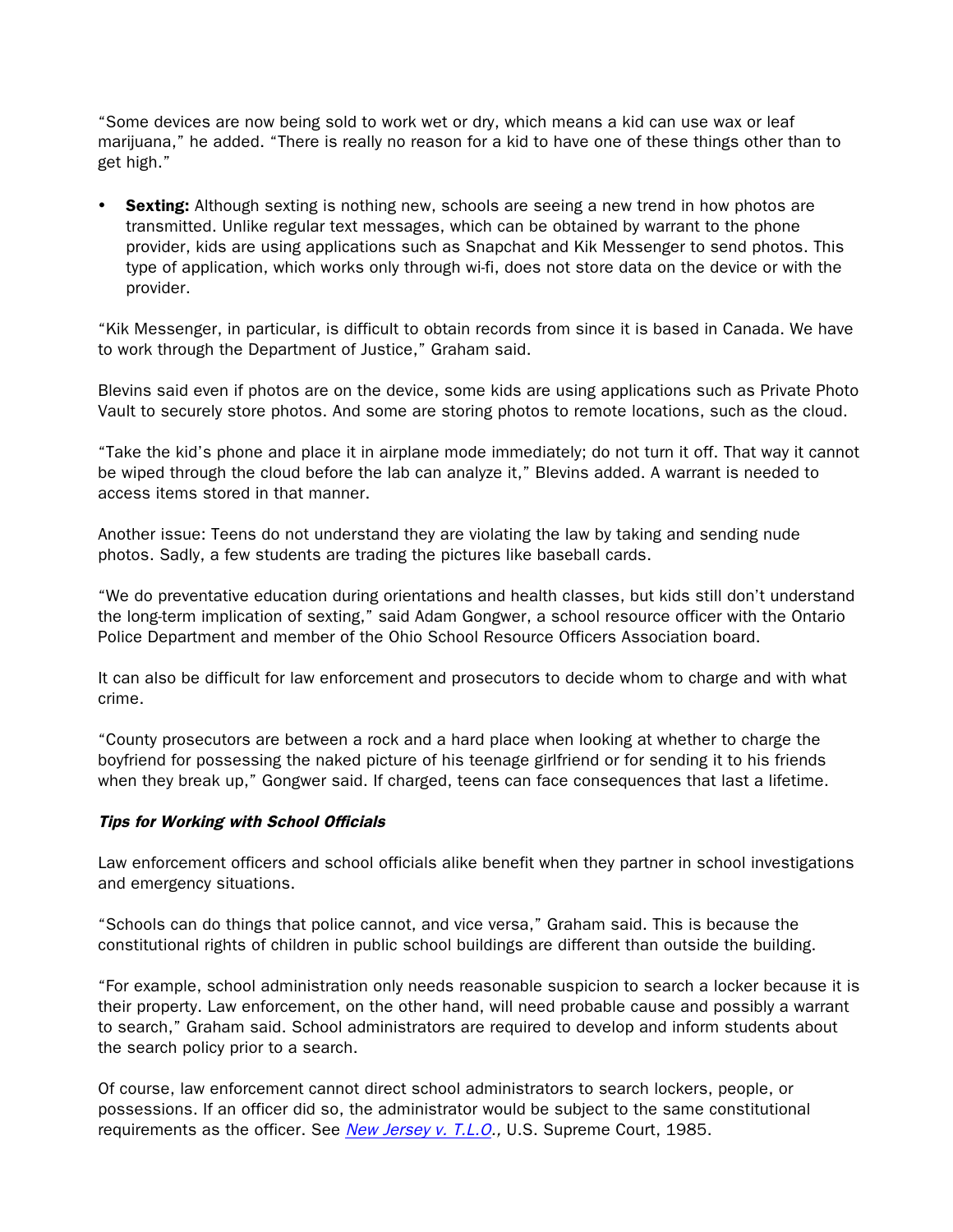Law enforcement and administrators should also work together when dealing with emergency situations and evacuations. "We have seen in emergency situations where students text message their parents and then parents show up, or kids may leave school grounds on their own," Gongwar said.

Trying to locate teens or having parents bang on the door during a lockdown can distract from the emergency response. As part of a school's safety plan, law enforcement and school administrators should discuss such situations and develop plans of action.

It is also important to be prepared and practice for emergency situations. One approach Graham recommends is ALICE, which stands for alert, lockdown, inform, counter, and evacuate. ALICE training offers schools proactive strategies that increase chances of survival during an armed intruder event.

"I would recommend all schools in Ohio receive ALICE training," Graham said. "It is that important."

Pam Vest Boratyn, who chaired the Ohio Attorney General's School Safety Task Force, agrees that preparation and practice are essential. Law enforcement should "talk with school officials, teachers, staff, parents, and students to build the trust needed for prevention," she said. "Local control, organization, and resources are keys to successful planning and execution in the event of an emergency. The response is greatly improved if everyone knows their roles and responsibilities."

#### Resources

[Ohio Attorney General School Safety Task Force](http://www.ohioattorneygeneral.gov/SchoolSafety) [OPOTA: School Resource Officer Training](http://www.ohioattorneygeneral.gov/Law-Enforcement/Ohio-Peace-Officer-Training-Academy/Course-Catalog/Course-Search.aspx?searchtext=school+resource+officer&searchmode=exactphrase) [Ohio School Resource Officers Association](http://www.osroa.org/) [ALICE Training Institute](http://www.alicetraining.com/) [Ohio Public Defender: School Search Case Law Summaries](http://opd.ohio.gov/RC_Casebook/search_and_seizure_IV.htm#I. School searches) [ACLU of Ohio: Student Rights Handbook](http://www.acluohio.org/assets/issues/StudentRights/StudentRightsGuide.pdf) Columbus Channel 10TV News: [Police Concerned About Growing Number of Dabbers Using Highly](http://www.10tv.com/content/stories/2014/01/30/columbus-dabbing-dangers-11pm.html) [Concentrated Pot,](http://www.10tv.com/content/stories/2014/01/30/columbus-dabbing-dangers-11pm.html) 10TV, Columbus, Jan. 30, 2014

By Jennifer Anne Adair Deputy General Counsel for Law Enforcement Initiatives

# Search and Seizure (Forced Entry, Warrantless Search): Ohio v. Fisher

**Question:** Can you force entry into a residence, without a warrant, when you have identified suspects from past criminal incidents inside?

Quick Answer: No, unless there is an exception to the warrant requirement.

#### [State of Ohio v. Fisher](http://www.sconet.state.oh.us/rod/docs/pdf/5/2014/2014-ohio-3029.pdf), Fifth Appellate District, Fairfield County, July 9, 2014

**Facts:** On a domestic violence call, officers approach a duplex with an upper and lower level apartment. They knock on the lower level apartment, but no one answers. Upstairs, an officer is let in to the apartment by a young girl. The officer finds her mother with a red marks on her face and neck.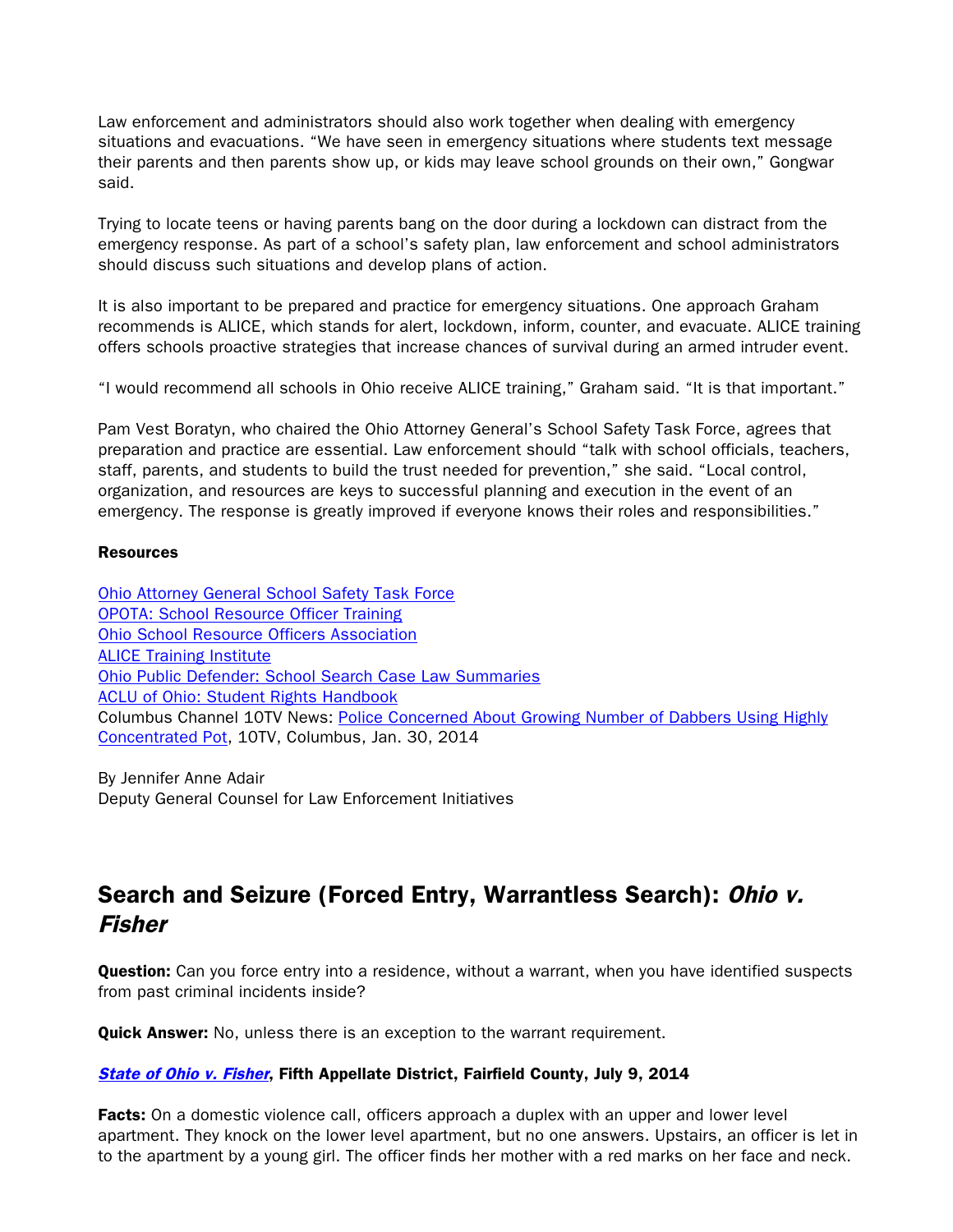The woman says that her brother Jonathan Fisher, who lives in lower level, attacked her. She said he may be with their other brother, who has an open warrant. The officer goes back downstairs and walks around the perimeter of duplex. He finds an open window and, in plain sight, observes two men inside. The woman is brought down and identifies the men as her brothers. With the domestic violence affidavit signed and knowledge of the alleged outstanding warrant, officers force their way into the lower level apartment and find the two men with a large bag of marijuana. Fisher filed a motion to suppress, arguing that the officers were required to have a warrant before entering the lower level apartment.

**Importance:** In this case, the officers needed a warrant. Neither 1) the presence of a guest with an outstanding warrant, nor 2) the identification of the domestic violence suspect justified a warrantless entry. The person who lives in the home is still entitled to privacy protections unless a warrant exception, such as to give emergency aid or to protect someone after hearing sounds of violence coming from inside, clearly applies.

Keep in Mind: Remember to follow the proper steps when you're entering a residence. In this case, the police observed and identified the men inside the lower level apartment and knew both had engaged in criminal activity. However, neither was in the process of committing a criminal act at the time, nor was either fleeing from a criminal activity. Just because you see a suspect inside a residence doesn't mean you can force your way in without a warrant.

#### More on Search and Seizure

Gun in Room 205: You respond to a call at a local motel, where a man in room 205 has allegedly threatened several people with a gun. On arrival, you knock on room 205 and a female asks who it is from behind a closed door. You answer "police" and she opens the door wide enough to see into the room. You then notice a male dive to floor. Fearing this is an unsafe situation, you draw your weapon and enter the room. You apprehend and cuff the man. A search of the room produces no weapons. During a pat-down, you find heroin in his pocket. Do the drugs get suppressed? The court in Peck says no. A warrantless entry is allowed if exigent circumstances are present and officer safety is at risk. The police in this case had a reasonable suspicion a gun was in the hotel room, and Thomas Peck's sudden movement created an exigent circumstance. Remember, the mere fact a firearm may be inside does not create an exigent circumstance. What must be present, and explained, is the risk of danger from its use. For example, the exigent circumstance was created by Peck's action of diving for a possible weapon. *State of Ohio v. Peck*, Second Appellate District, Montgomery County, June 27, 2014

Detaining while Investigating: You arrive at the scene of a reported abduction, finding a man with a woman handcuffed in his car. The man is ordered to leave the car, and you cuff him while investigating the situation. Within two or three minutes, you determine there is a bench warrant for the woman's arrest and the man is a bail bondman. The man remained handcuffed for a while after you make this discovery. Did you violate his rights? The court in Lacey said yes. If you detain someone longer than necessary, you may lose your qualified immunity and find yourself getting sued. You can detain a suspect when you reasonably believe he may have committed a crime. But if you then uncover facts that there was no crime, the person is no longer a "suspect," and you need to let him go. Once the officers in this case uncovered Dwayne Lacey's identity as a bondsman, they knew no abduction had occurred. As a result, Lacey should have immediately been released. As an aside, bail bondmen in Ohio are required to notify local law enforcement before attempting to apprehend, detain, or arrest an individual, under [Ohio Revised Code \(R.C.\) 2927.27\(A\)\(3\).](http://codes.ohio.gov/orc/2927.27.) Failure to do so is a misdemeanor in the first degree, with a possible six-month prison term, \$1,000 fine, or both. The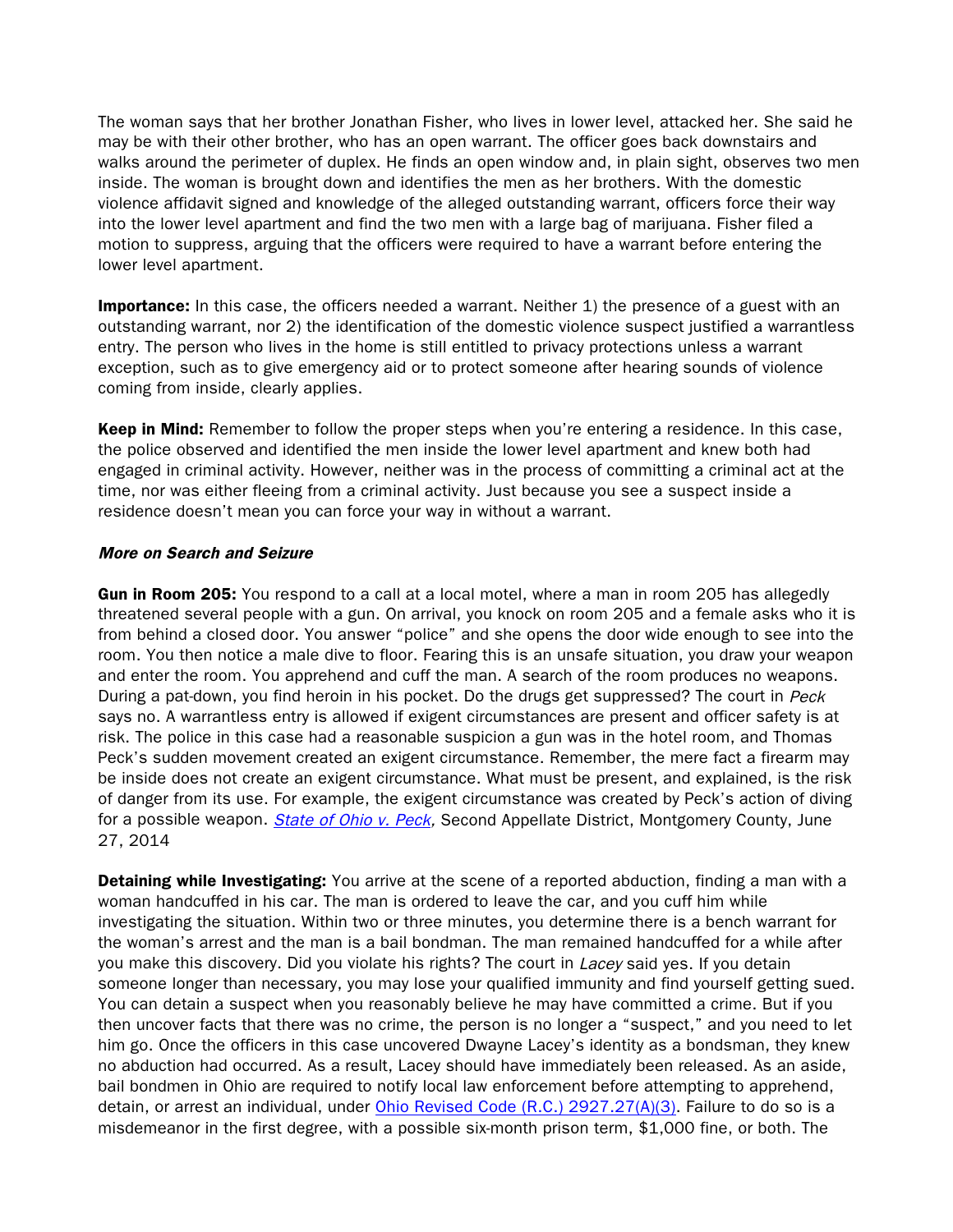court made no finding about Lacey's admitted violation of this statute, but did point it out to the lower court for consideration. *Lacey v. City of Warren*, Sixth Circuit Court of Appeals, Ohio, July 3, 2014

**Hunches Confirmed:** While on routine patrol at 3:30 a.m., you see a black SUV speed past with two men. When you activate your lights to make the stop, the SUV takes off at a speed that is unsafe to chase. After reporting the incident to your sergeant, he tells you drive down Salem Street on the belief the SUV would be there. You do, and find the SUV with the two men from the traffic stop inside, backed into a driveway. Upon seeing you, both men flee. You order them to stop, and when they fail to obey, you taser and arrest one of them. Was this search and seizure proper? The court in *United* States v. Davis said yes. Although the reason the officer went down Salem Street was on a hunch, the actual stop was based on an articulable reasonable suspicion because he recognized both men from the earlier traffic incident. In this case, the hunch was confirmed before the officer acted. If the hunch was confirmed during or after the stop, the court probably would have said the stop was improper. [United States v. Davis,](http://www.ca6.uscourts.gov/opinions.pdf/14a0548n-06.pdf) Sixth Circuit Court of Appeals, Tennessee, July 23, 2014

**Furtive Movement and Loose Lips:** On patrol you see two cars driving the wrong way on a one-way street. You stop the second car and note the back-seat passenger making furtive movements. You ask the back-seat passenger to exit the car and ask him what he was doing. He tells you he was stuffing a bag under the seat. You ask him if you can see the bag, and he gives it to you. The bag is an empty "booster bag" used for shoplifting. Based on this, you call in back-up to perform a probable cause search of the vehicle. The search identifies criminal tools, stolen merchandise, and drugs. Was the search proper? The court in Westlake said yes, reversing and remanding the lower court's decision that the stop was improper because an officer cannot rely on furtive movement alone to perform a search. The appellate court determined the stop was proper because the officer only relied on the furtive movement to ask the passenger to step out of the vehicle. The passenger then volunteered information and evidence of the criminal tool. It was at that point the officer had probable cause to search the vehicle. [Westlake v. Gordon,](http://www.sconet.state.oh.us/rod/docs/pdf/8/2014/2014-ohio-3031.pdf) Eight Appellate District, Cuyahoga County, July 10, 2014

# Traffic (OVI, Voluntary Collection and Storage of Bodily Fluids): Ohio v. Ossege

**Questions:** 1) Do you have to first inform a suspect that he can refuse to give a urine sample before his consent can be voluntarily given? 2) Is a sample considered compromised if you do not fill out the required information on the label?

**Quick Answers:** 1) No, informing the suspect he can refuse to give a sample is not a prerequisite to voluntary consent. It is, however, one of the factors a court will consider to determine the voluntariness of the consent. 2) No, the sample wouldn't be compromised as long as other unique identifiers can link it to the suspect.

#### [State of Ohio v. Ossege](http://www.sconet.state.oh.us/rod/docs/pdf/12/2014/2014-ohio-3186.pdf), Twelfth Appellate District, Clermont County, July 21, 2014

**Facts:** An officer was dispatched to the scene of a vehicle accident involving two pedestrians. Anthony Ossege and his two children were in the vehicle, and a pedestrian was dead. The officer did not observe any signs that Ossege was impaired, and he denied drug or alcohol use. Ossege was transported back to the station to write his statement and while there was asked to give, and consented to, a urine sample. The sample was kept in the refrigerator for two days and mailed to the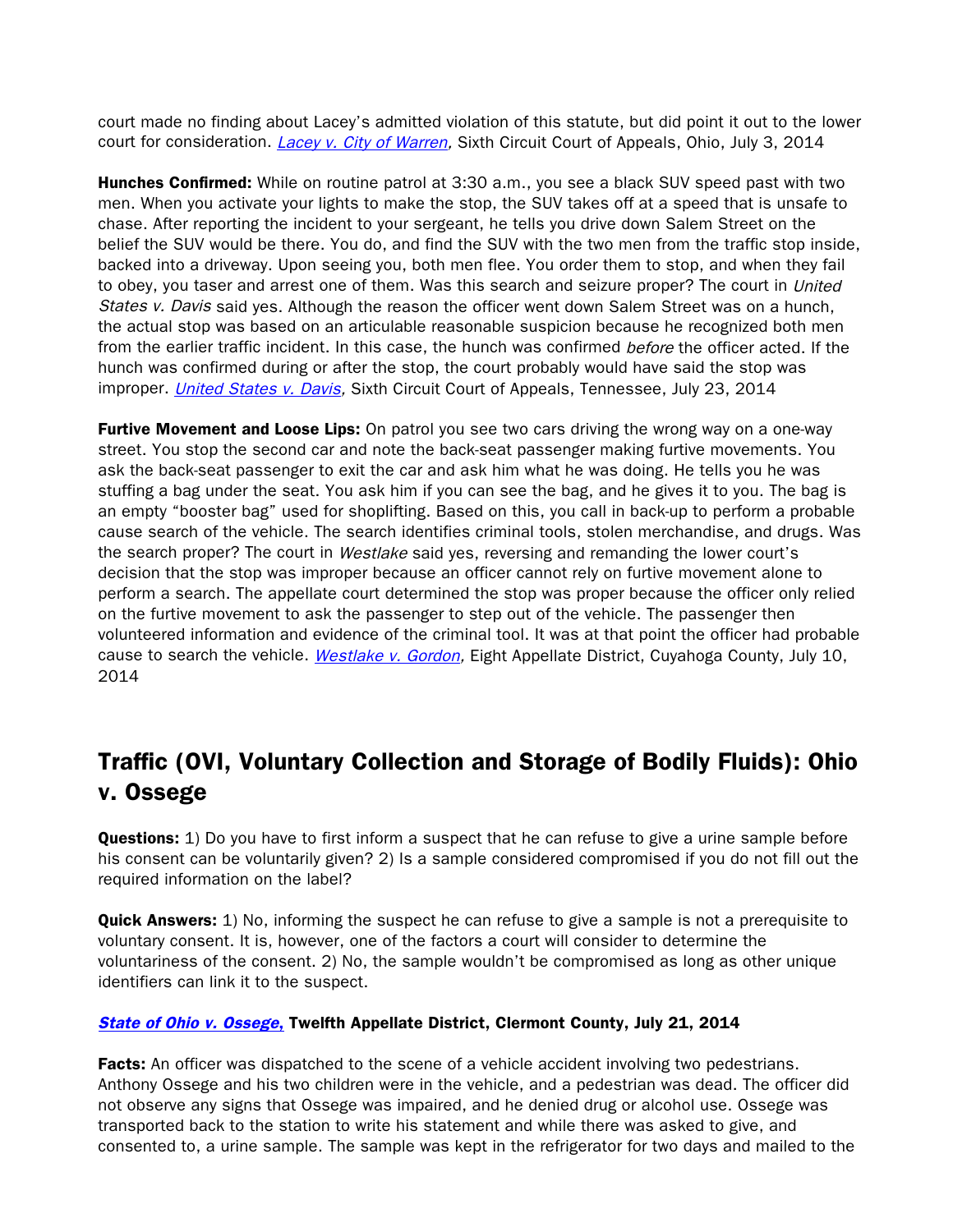crime lab. The results indicated 356.16 nanograms of marijuana per milliliter. Ossege filed a motion to suppress, claiming the sample was not given voluntarily because he was never told he did not have to give it. Ossege also argued the sample was incorrectly collected and stored, thus should be thrown out.

**Importance:** The collection of bodily fluid is a seizure under the Fourth Amendment and requires a warrant unless an exception applies. One exception is where the suspect voluntarily consents. While the subject's knowledge that he can to refuse to give a sample is a factor in voluntariness, it is not a prerequisite to establishing voluntary consent. The court will look at the totality of the circumstances. In this case, the court considered all of the other factors and determined Ossege had given voluntary consent — he was voluntarily transported to the station, was not under arrest, was being cooperative in the investigation, and there were no threats or coercion by the officer. The officer's failure to inform Ossege that he did not have to give a sample did not change the voluntariness of the consent.

[Ohio Administrative Code \(O.A.C.\) 3701-53-05\(E\)](http://codes.ohio.gov/oac/3701-53-05) requires samples to be labeled with the name of the suspect, date and time of collection, name or initials of the person collecting the sample, and name or initials of the person sealing the sample. Ossege questioned whether the sample belonged to him because it did not contain his name and was placed in the refrigerator with nine other samples. The court determined that even though the sample did not contain Ossege's name, it was properly collected, stored, and identified by the police officer who made the collection. It also contained other information, such as the officer's name and date of collection, which provided unique identifiers.

Keep in Mind: This case highlights when simple errors or oversights can lead to big issues for a case. If the officer would have done two simple things, these issues would not be before a court: 1) inform Ossege he could refuse the test, and 2) filled out the sample's label completely.

**Another Look:** In *Baker*, the court threw out BAC samples collected from a suspect. It found the officer failed to comply with [O.A.C. 3701-53-05\(F\),](http://codes.ohio.gov/oac/3701-53-05) which requires that blood and urine samples be refrigerated unless in transit or under examination. Because the trooper failed to refrigerate the samples for four hours and the state did not show the samples were not compromised due to lack of refrigeration, the BAC results were thrown out. [State of Ohio v. Baker,](http://www.sconet.state.oh.us/rod/docs/pdf/11/2014/2014-ohio-2873.pdf) Eleventh Appellate District, Ashtabula County, June 30, 2014

### More on Traffic

At or Before the Line: You stop a car for a traffic violation because it failed to stop before the solid bar stop and instead stopped on the line. When you approach the car, you detect a strong odor of alcohol, and the driver's eyes are red, bloodshot, watery, and glassy. You administer the field sobriety tests, which results in failure. The city ordinance states "… every driver of a vehicle approaching a stop sign *shall stop at a clearly marked stop line* ..." Did you have a reasonable articulable suspicion for the stop? The court in *Drushal* said no. It determined the city ordinance did not require a vehicle to be stopped *before* the white line, but at the white line. The court defined "at" as meaning "in, on, or near." Since the officer misunderstood the law and the vehicle was stopped on the line, there was no reasonable articulable suspicion for the stop. [State of Ohio v. Drushal](http://www.sconet.state.oh.us/rod/docs/pdf/9/2014/2014-ohio-3088.pdf), Ninth Appellate District, Wayne County, July 14, 2014

**Electronic Traffic Tickets:** The Ohio Supreme Court has adopted amendments to the Ohio Traffic Rules about electronic tickets. In January, the traffic rules were modified to allow the use of e-tickets under a pilot project. But the project did not consider the use of a hybrid system in which officers issue tickets electronically, but rather file paper tickets with the court. As a result, amendments to Traffic Rule 3 deleted the requirement that an electronic ticket meet the mandatory "form and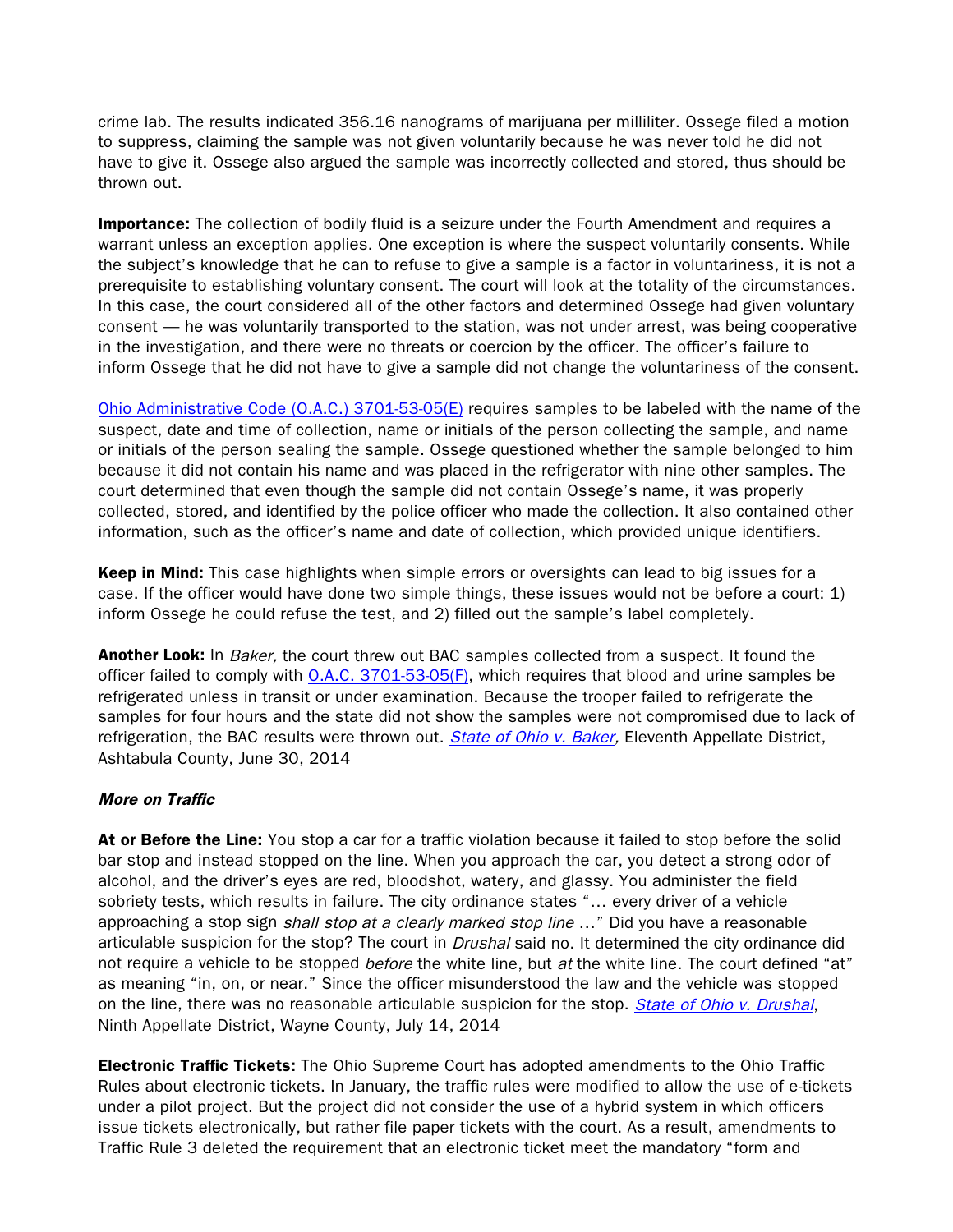content" requirement of a paper ticket. The amendments also require that any paper ticket generated from the e-ticket be of sufficient quality to meet record retention requirements. [The amendments](http://codes.ohio.gov/oac/3701-53-05) appear on the Ohio Supreme Court website.

# Register now for the AG's Law Enforcement Conference

Law enforcement agencies across Ohio and the nation have to work harder, smarter, and more collaboratively than ever before in the face of dwindling resources and increasingly cunning criminals. The Ohio Attorney General's 2014 Law Enforcement Conference — scheduled Oct. 28-29 at the Hyatt Regency Columbus — will update attendees on recent trends and provide great networking opportunities across several criminal justice disciplines.

The conference is the premier gathering of state, county, and municipal law enforcement officers in Ohio. Each year, there is something new to gain. Not only is it a great chance to network and exchange ideas, but also allows participants to hear about cutting-edge techniques, major criminal issues, and legal updates from experts in the field. The conference also celebrates and honors law enforcement officers with the distinguished valor, training, and service awards during the Oct. 29 luncheon.

The cost of the conference is \$75, and all workshops qualify for credit toward this year's continuing professional training requirement for peace officers and troopers.

The conference is open to all professionals serving the criminal justice system. Law enforcement, attorneys, social workers, corrections officers, probation officers, and judges can customize a track that works best for their professional needs. Continuing education credit is also offered for social workers and attorneys.

Each year, the conference presents a theme in line with Attorney General Mike DeWine's mission of protecting families. Seniors, who are becoming increasingly victimized by criminals, were a natural focus for this year as a complement to the Attorney General's recently announced [Elder Justice](http://www.ohioattorneygeneral.gov/Individuals-and-Families/Seniors/Elder-Abuse/Elder-Justice-Initiative) [Initiative.](http://www.ohioattorneygeneral.gov/Individuals-and-Families/Seniors/Elder-Abuse/Elder-Justice-Initiative) The Protecting Ohio's Seniors track offers workshops on the prosecution of financial crimes against the elderly, elder abuse, law enforcement's connections with older adults, and evidencebased prosecution.

The conference also provides five other tracks. Attendees may take a full track or mix and match among the workshops. The Bureau of Criminal Investigation (BCI) will present a track focused on Crimes Against Children. This track includes workshops on missing children; abuse and fatality investigations; case studies in child pornography cases; and sex trafficking.

There is also a *Management/Technology* track, through which participants will learn about social media; procedural justice and police legitimacy; close call reporting; and alternative ways to deal with synthetic drugs. Workshops on drug trends; distracted driving; and sovereign citizens will be featured in the *Emerging Crime Problems* track.

For attorneys, or anyone wanting a legal update, the Legal track offers updates in domestic violence, human trafficking, concealed carry, Fourth Amendment search and seizure, and identity theft laws. Lastly, the This & That track offers a variety of workshops ranging from homicide investigations to interacting with Muslim populations.